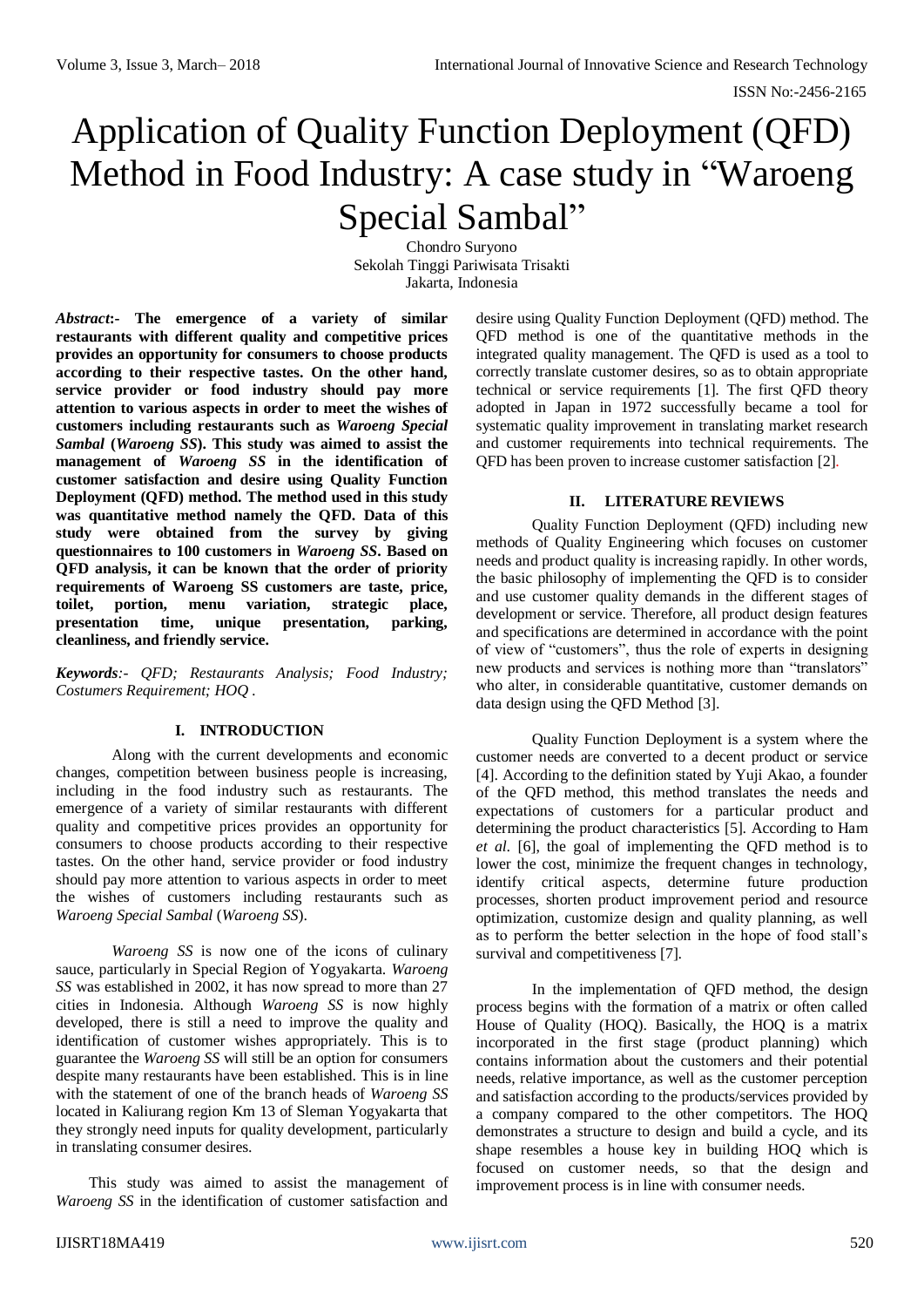A study of the implementation of QFD method in the food industry was conducted by Costa *et al*. [3]. Based on literature studies, it is found that QFD method can help the food industry in aligning services with customer wishes. Implementation of QFD has been carried out in several studies, between others Anwar *et al*. [4] who improved the service of *Ngodoe* Cafe. Based on four stages of the QFD method, it can be determined the priority of improving the service quality of *Ngadoe* Café namely service competence, facility design improvement, layout improvement, menu quality improvement, and infrastructure design. Another implementation can be performed is improving the quality of corn noodles as revealed by Suryaningrat *et al*. [5]. Based on the level of customer satisfaction, of 4 attributes such as Taste, elasticity, color and texture, attribute could be fulfilled by the corn noodle was only the Taste.

### **III. RESEARCH METHOD**

This study was aimed to assist the translation of consumer desire and to provide recommendation of improvement in the food industry, particularly in Waroeng SS.

The method used in this study was quantitative method namely the QFD. Data of this study were obtained from the survey by giving questionnaires to 100 customers in Waroeng SS. Sample collection used systematic sampling method. The QFD in this study is divided in 3 stages as follows:

*A.* Collection of Voice of Customer

In this stage, survey was carried out to obtain voice of consumers, namely any reasons that are considered by consumers to choose Waroeng SS as preferred place to eat.

*B.* House of Quality Arrangement

Stages should be done to arrange house of quality are:

| Stage I<br>Stage II<br>Stage III | <b>Identification of Customer Requirements</b><br><b>Registration of Technical Requirements</b><br>Direct of Improvement |
|----------------------------------|--------------------------------------------------------------------------------------------------------------------------|
| Stage IV                         | Improvement of Interrelationship Matrix                                                                                  |
|                                  | between Customer Requirements (What) and                                                                                 |
|                                  | Technical Requirements (How)                                                                                             |
| Stage V                          | Improvement of Interrelationship Matrix                                                                                  |
|                                  | between Technical Requirements (How)                                                                                     |
| Stage VI                         | <b>Customer Competitive Assessment</b>                                                                                   |
| StageVII                         | Priority Improvement of<br>Customer                                                                                      |
|                                  | Requirements                                                                                                             |
| Stage VIII                       | Target Value of customers                                                                                                |
| Stage IX                         | <b>Vertical Scale Factor</b>                                                                                             |
| Stage X                          | Selling Point                                                                                                            |
| Stage XI                         | Absolute Weight of Customer Requirement                                                                                  |

*C. Analysis and interpretation are the technical and implementation stages of QFD*

In this stage, analysis and interpretation were performed on the house of quality that has been arranged in the previous stage.

#### **IV. RESULT AND DISCUSSION**

#### *A. Identification of Customer Requirements and Technical Requirements*

Customer requirement is the first stage to be developed in building the HOQ matrix. As a parable, customer requirements build the left house wall. Based on the customer requirements, it can be known what things are desired and expected by Waroeng SS's customers. Customer requirement consists of what things consumers need or expect from Waroeng SS it self.

Identification of customer requirements was performed by giving questionnaires to Waroeng SS's consumers. Prior to the dissemination of the questionnaire, it was first done the determination of the anticipated service attributes as desired and required by consumers based on quality dimension approaches that are variant of menu (X1), price  $(X2)$ , place and facility  $(X3)$ , and employee  $(X4)$ . The questionnaires were then distributed so that the quality attributes of Waroeng SS that are truly desired by the consumer can be obtained. Once customer requirements were obtained, the performance level could be determined. Customer satisfaction was assessed by using a 5-point likert scale, namely 1 for the worst and 5 for the best. Furthermore, the data were analyzed using frequency tables.

| <b>Consumer Requirement</b>     | Average<br><b>Satisfaction Level</b> |  |  |
|---------------------------------|--------------------------------------|--|--|
| Taste                           | 3.9                                  |  |  |
| Menu variation                  | 4.15                                 |  |  |
| Creative food presentation      | 3.35                                 |  |  |
| Expected portion                | 3.6                                  |  |  |
| Price                           | 3.85                                 |  |  |
| Strategic and accessible places | 3.95                                 |  |  |
| Sufficient parking area         | 3.35                                 |  |  |
| Toilet                          | 2.9                                  |  |  |
| cleanliness                     | 4                                    |  |  |
| Friendly service                | 4                                    |  |  |
| Serving time                    | 2.95                                 |  |  |

Table 1. Customer Requirements of *Waroeng SS*

Based on table I, it can be seen that menu variation is the main requirement for consumers to choose Waroeng SS as a preferred place to eat. Furthermore, the other main requirements for consumers to choose Waroeng SS were cleanliness and friendly service. Meanwhile, the lowest requirement was toilet and mosque. Thus, by paying attention to the survey results, Waroeng SS should be loyal to consumers and always try to add menu variation in order to keep the consumers.

#### *B. Registration of Technical Requirements*

Technical requirement is the stage performed to provide consumer needs in the list of customer requirements by using various resources owned by the company. The technical requirements required to provide customer needs in *Waroeng SS* are as follows: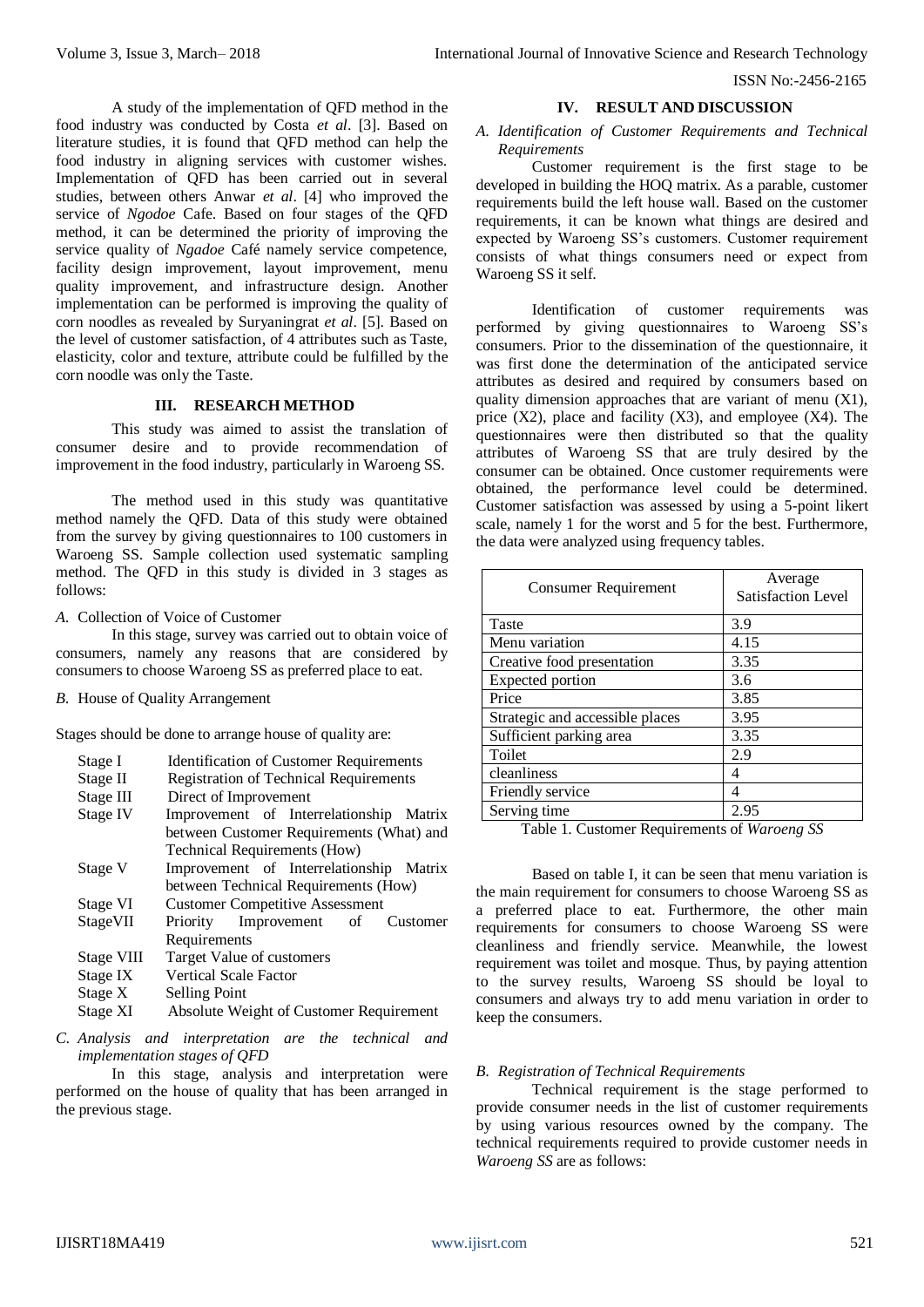| Technical       | <b>Satisfaction Level</b>             |  |  |
|-----------------|---------------------------------------|--|--|
| Requirements    |                                       |  |  |
| Raw material    | Activities undertaken by Waroeng      |  |  |
| supply          | SS in meeting all raw material        |  |  |
|                 | during<br>operational<br>needs        |  |  |
|                 | activities.                           |  |  |
| material<br>Raw | Temporary storage of raw              |  |  |
| storage         | materials in a certain place before   |  |  |
|                 | being processed to the next stage.    |  |  |
| Preparation     | Preparing the raw materials into      |  |  |
|                 | processed foods include cleaning      |  |  |
|                 | of dirt, cutting and washing.         |  |  |
| Cooking         | Processing of raw materials           |  |  |
| process         | through the preparation stage into    |  |  |
|                 | finished<br>semi-finished<br>$\alpha$ |  |  |
|                 | products.                             |  |  |
| Service         | Consumer service, starting from       |  |  |
|                 | their arrival until their departure.  |  |  |
|                 | Services also include providing       |  |  |
|                 | complete facilities and guarantees    |  |  |
|                 | to consumers.                         |  |  |
| Room cleaning   | Cleaning tables and floors<br>and     |  |  |
|                 | bringing dirty utensils to<br>the     |  |  |
|                 | washing department. Cleaning          |  |  |
|                 | also includes all room and dining     |  |  |
|                 | facilities, both inside and outside   |  |  |
|                 | the room of Waroeng SS.               |  |  |
| Washing         | Washing all the tableware and         |  |  |
|                 | cooking utensils have been used.      |  |  |

Table 2. Technical Requirements

## *C. Determination of Direct of Improvement (DOI)*

Determination of Direct of Improvement (DOI) for each technical requirement is important to perform because it will be very helpful in determining the correlation between technical requirements. There are three directs of improvement namely:

- ↑, this symbol is given on the technical requirements that will increase customer satisfaction if it is improved.
- ↓, this symbol is given on the technical requirements that will increase customer satisfaction if it is lowered.
- O, this symbol is given on the technical requirements that will increase customer satisfaction when there is a certain target (range of values).

| Primary Technical<br>Requirement | Direct of Improvement |  |  |
|----------------------------------|-----------------------|--|--|
| Raw material supply              |                       |  |  |
| Raw material storage             |                       |  |  |
| Preparation                      |                       |  |  |
| Cooking process                  |                       |  |  |
| Service                          |                       |  |  |
| Room cleaning                    |                       |  |  |
| Washing                          |                       |  |  |
| Price                            |                       |  |  |
| .<br>$\sim$ $\sim$ $\sim$        | $\sqrt{ }$<br>--      |  |  |

Table 3. Direct of Improvement on Technical Requirements

Referring to Table 3. it is known that almost all of the Waroeng SS engineering requirements have an upward

development direction, except price. This means that to increase customer satisfaction, Waroeng SS should try to set a lower price and improve the quality of other technical requirements .

*D. Improvement of Interrelationship Matrix between Customer Requirements (What) and Technical Requirements (How)*

The next stage in HOQ arrangement is to compare consumer requirements with technical requirements and determine the relationship between the two requirements in the interrelationship matrix. Any technical requirements may affect more than one customer requirement, and vice versa.

|    |                                    | <b>Kebutuhan Teknik</b>       |                     |             |                 |         |               |         |           |
|----|------------------------------------|-------------------------------|---------------------|-------------|-----------------|---------|---------------|---------|-----------|
| No | Kebutuhan Konsumen                 | <b>Alddns</b><br>Raw material | aw material storage | Preparation | Cooking process | Service | Room cleaning | Washing | Price     |
|    | Flavor                             |                               |                     |             |                 | □       | П             | ▭       | ٦         |
|    | 2 Menu variation                   |                               |                     |             |                 | Δ       | П             | о       |           |
| 31 | Creative food presentation         | ٥                             | Ο                   | Ο           |                 |         | □             | ٥       | Ο         |
|    | <b>Expected portion</b>            | ٥                             | Ο                   | ი           |                 | Δ       |               |         | $\bullet$ |
| 51 | Price                              |                               |                     | Ο           | Δ               | О       | ┑             | п       |           |
| 6  | Strategic and accessible<br>places | о                             | о                   | о           | о               | ◻       | о             | о       | Δ         |
|    | Sufficient parking area            | П                             | П                   | Δ           | □               |         | Ο             | о       | П         |
| 8  | Toilet                             | О                             | ▭                   | Δ           | П               | Δ       |               | □       | □         |
|    | 9 Hygiene                          | Ο                             | ი                   | n           |                 | Ο       |               |         | Δ         |
|    | 10 Friendly service                | □                             | П                   |             | П               |         | L.            | П       | □         |
| 11 | Serving time                       | Δ                             | Δ                   | n           | О               |         | П             |         |           |

Fig 1:- Interrelationship Matrix between Customer Requirements and Technical Requirements

- $=$  Strong relationship
- = Medium relationship
- $=$  Weak relationship
- $=$  No relationship

Based on Figure 1. it can be seen that there are three kind of relationship between the Waroeng SS attributes and the technical requirements. There are strong relationships, medium relationships and weak or unrelated relationships. Examples of strong relationships that occur between the Taste of food with the process of preparing the food from raw material supply, raw material storage, and cooking process. Supply of best raw materials, storage of raw materials in accordance with the conditions and types of raw materials, and efficient cooking process can produce a good taste of food.

Examples of weak relationships occur between the serving time and raw material storage. This relates to the condition of storage devices or storage methods that result in the rapidity or availability of raw materials available and serving time.

# *E. Improvement of Interrelationship Matrix between Technical Requirements (How)*

Interrelationship matrix or correlation between technical requirements is a useful matrix to identify which requirements are mutually supportive and contrary with one another. Contrary technical requirement is very important to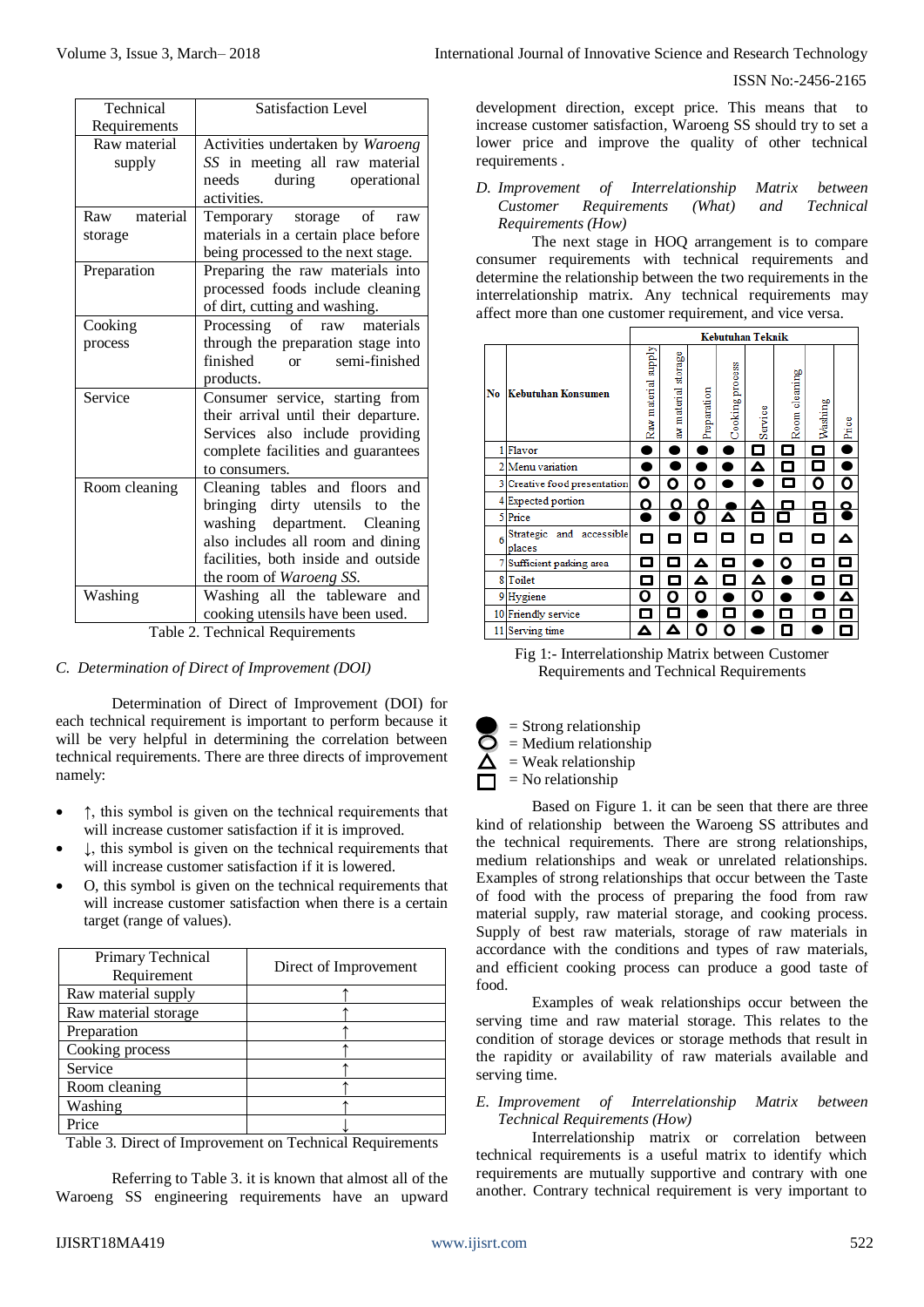## ISSN No:-2456-2165

know because it is a result of customer requirements and the consequence indicates the point where trade offs should be made.



Fig 2:- Relationship between Technical Requirements

- $=$  Strong positive relationship
- $=$  Weak positive relationship
- $xx = Weak negative relationship$ 
	- $=$  Strong negative relationship
	- $=$  No relationship

A strong positive relationship is a very strong oneway relationship. Examples of relationships between technical requirements that have a strong positive relationship are the storage of raw materials with the supply of raw materials. This is because an over-supply of raw materials will cause the raw material to last longer in storage, or in other words the supply of raw materials is also associated with space or storage capacity.

A weak positive relationship is also a one-way relationship. But the resulting impact is not too strong. An example of a relationship between technical requirements that has a weak positive relationship is the relationship between the supply of raw materials and services.

A negative relationship is a contrary relationship. If a characteristic has increased then other process characteristics will decrease. Examples of relationships between technical requirements that have a weak negative relationship are the storage of raw materials with service. This relates to and the state of the food served, if the storage capacity is too high it will cause the quality of the raw material which is served down, but it does not apply so on. Strong negative relationships do not occur between the requirements of Waroeng SS techniques.

In addition to having a positive and negative relationship, there is also no relationship between the technical requirements. Examples of technical requirements that have no relationship are the storage of raw materials by washing equipment.

#### *F. Customer Competitive Assessment*

Competitive assessment of each customer requirements is a method to determine whether customer requirements are met and also to identify which customer requirements need to get more attention in the next design. Customer competitive assessment also includes an assessment on organizational position compared to its nearest competitor within the limits of customer requirements. The customer competitive assessment occupies the right-hand column of the interrelationship matrix between customer requirements and technical requirements. In this study, customer competitive assessment used 5-point Likert scale.

Customer competitive assessment was done by giving questionnaires to some respondents who have ever eaten at food stall Cowok Ireng. The author chose Cowok Ireng as a competitor of Waroeng SS because Cowok Ireng respondents has similar characteristics to Waroeng SS. Questions on the questionnaires given to Cowok Ireng respondents were the same as the questionnaires on Waroeng SS respondents, thus it can be seen the comparison of customer requirements between the two food stalls' s respondents. Competitive assessment for Waroeng SS customers can be seen in Table 4.

|                                          | <b>Satisfaction Level</b> |             |  |  |
|------------------------------------------|---------------------------|-------------|--|--|
| <b>Customer Requirement</b>              | <i>Waroeng SS</i>         | Cowek Ireng |  |  |
| Taste                                    | 3.9                       | 3.33        |  |  |
| Menu variation                           | 4.15                      | 3.67        |  |  |
| Creative food presentation               | 3.35                      | 3.00        |  |  |
| Expected portion                         | 3.6                       | 3.11        |  |  |
| Price                                    | 3.85                      | 3.22        |  |  |
| Strategic<br>accessible<br>and<br>places | 3.95                      | 3.67        |  |  |
| Sufficient parking area                  | 3.35                      | 3.78        |  |  |
| Toilet                                   | 2.9                       | 2.44        |  |  |
| cleanliness                              | 4.00                      | 4.00        |  |  |
| Friendly service                         | 4.00                      | 3.56        |  |  |
| Serving time                             | 2.95                      | 3.33        |  |  |

Table 4. Competitive Matrix of Customer Requirments

Based on the Table 4, the comparison of position between *Waroeng SS* and Cowek Ireng in satisfying customer requirements can be categorized as follows:

## *Catch-up position*

Consumers assess that the service provided by *Cowek Ireng* was better than *Waroeng SS*. For this position, *Waroeng SS* must take action to catch up in achieving customer satisfaction. Attributes belonging to this position were the parking area and serving time.

## *Current strength position*

Current strength position is the opposite of the previous category in which the consumers assess the service provided *Waroeng SS* was better than *Cowek Ireng*. In this position, *Cowek ireng* must maintain its superiority by continuously monitoring the performance of competitors and developing concepts to improve customer satisfaction. Some of the attributes included in this position were Taste, menu variation, creative food presentation, expected portion, price,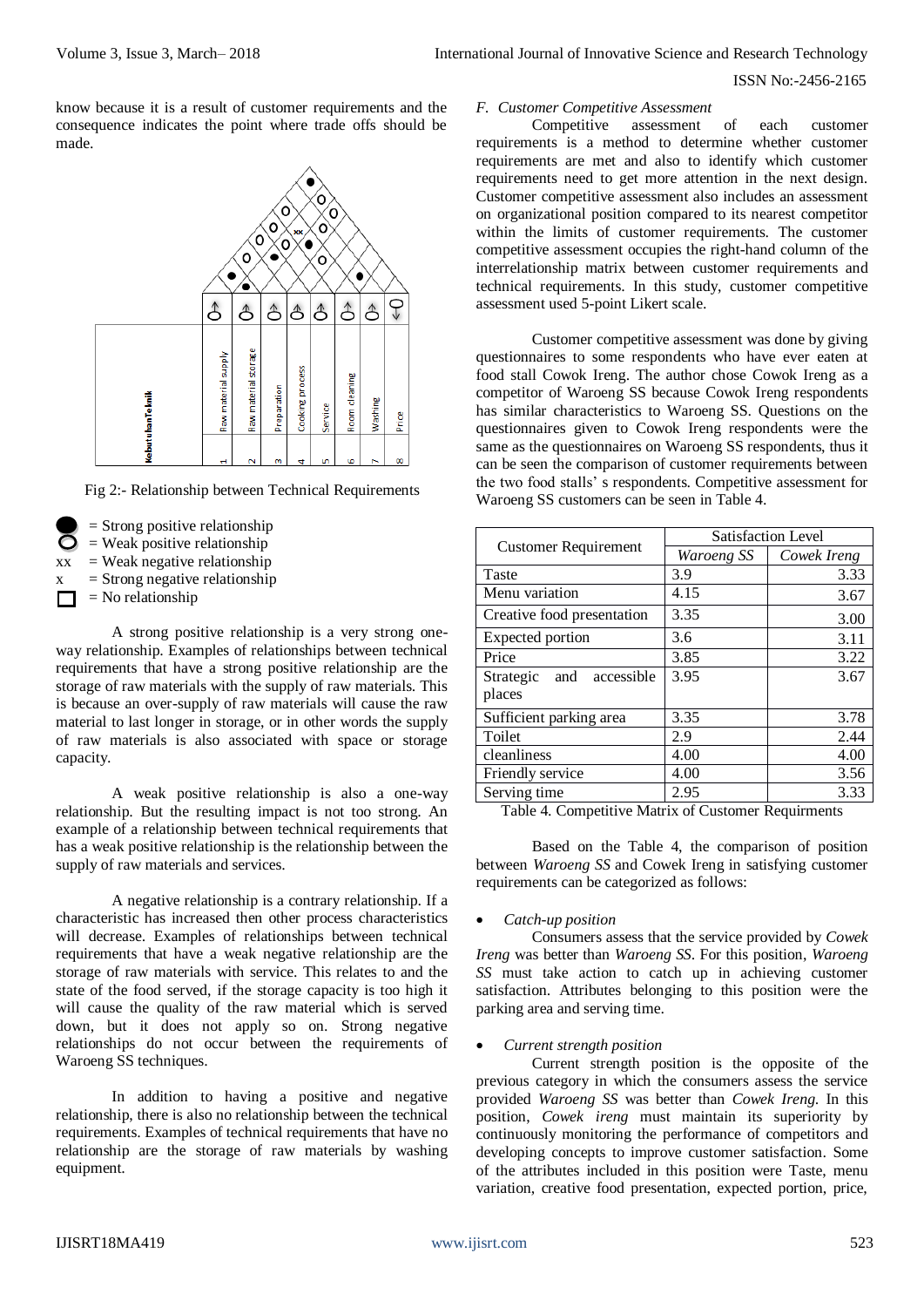strategic place and accessible places, toilet, cleanliness, and friendly service.

## *Opportunity position*

Opportunities emerge if the category is considered equally good by consumers. *Waroeng SS* will get added value in promotion (sales point) if *Cowek Ireng* can take advantage of opportunity to increase customer satisfaction. Attribute belonging to this position was the cleanliness.

# *G. Priority Improvement of Customer Requirements*

Each customer requirement is ranked based on the levels of importance of the visitor. Level of importance is important for prioritizing business and trade-off decisions. The scale used in the level of importance is 5-point Likert scale. The level of importance of each customer requirement was known through a survey on *Waroeng SS* customers by giving questionnaires. Consumers are required to rank each customer requirements according to their levels of importance.

| <b>Customer Requirement</b>     | Average Level of<br>Importance |
|---------------------------------|--------------------------------|
| Taste                           | 4.67                           |
| Menu variation                  | 4.22                           |
| Creative food presentation      | 3.89                           |
| <b>Expected portion</b>         | 3.67                           |
| Price                           | 4.33                           |
| Strategic and accessible places | 3.78                           |
| Sufficient parking area         | 3.89                           |
| Toilet                          | 3.89                           |
| cleanliness                     | 4.33                           |
| Friendly service                | 3.78                           |
| Serving time                    | 3.67                           |

Table 5. Average Levels of Importance of Each Customer Requirement in Waroeng SS

Based on the table above, it is seen that the most important customer requirement that should exist in a food stall are flavour, cleanliness, and price of food, followed by creative food presentation, parking area, mosque, and toilet, as well as the friendly service, strategic and accessible place, serving time and expected portion.

# *H. Target Value of Costumers*

Target value was determined by evaluating the assessment of each customer requirement and creating new choices to keep the product from changing, improving the product or making the product to be better than its competitors. The target value in this study used the same scale as the customer competitive assessment namely 5-point likert scale.

|                             | <b>Satisfaction Level</b> |                |                 |
|-----------------------------|---------------------------|----------------|-----------------|
| <b>Customer Requirement</b> | Waroeng<br>SS             | Cowek<br>Ireng | Target<br>Value |
| Taste                       | 3.9                       | 3.33           | 4               |
| Menu variation              | 4.15                      | 3.67           | 4               |
| Creative food               | 3.35                      | 3.00           | 4               |
| presentation                |                           |                |                 |
| Expected portion            | 3.6                       | 3.11           | 4               |
| Price                       | 3.85                      | 3.22           | 4               |
| Strategic and               | 3.95                      | 3.67           | 4               |
| accessible places           |                           |                |                 |
| Sufficient parking area     | 3.35                      | 3.78           | 4               |
| Toilet                      | 2.9                       | 2.44           | 4               |
| cleanliness                 | 4                         | 4.00           | 4               |
| Friendly service            | 4                         | 3.56           | 4               |
| Serving time                | 2.95                      | 3.33           | 4               |

Table 6. Target Value of Customer Requirement Waroeng SS

## *I. Vertical Scale Factor*

Vertical scale factor is the ratio between the target values implemented by the company's management with the level of satisfaction assessed by the customer. Customer requirements that have a vertical scale factor value above 1 indicate the need for improvement. The greater the value of the vertical scale factor, the greater the improvement effort is needed.

| <b>Customer Requirement</b>                                | <b>Vertical Scale</b><br>Factor |
|------------------------------------------------------------|---------------------------------|
| Taste                                                      | 1.02                            |
| Menu variation                                             | 0.96                            |
| Creative food presentation                                 | 1.19                            |
| <b>Expected portion</b>                                    | 1.11                            |
| Price                                                      | 1.03                            |
| Strategic and accessible places                            | 1.01                            |
| Sufficient parking area                                    | 1.19                            |
| Toilet                                                     | 1.37                            |
| cleanliness                                                | 1.00                            |
| Friendly service                                           | 1.00                            |
| Serving time                                               | 1.35                            |
| Table 7 Vertical Scale Factor on Each Customer Requirement |                                 |

able 7. Vertical Scale Factor on Each Customer Requirement

Based on Table 7, it is known that *Waroeng SS* needs to improve attributes of toilet, serving time, sufficient parking area, creative food presentation, price, strategic and accessible place, and Taste. While attributes that do not require improvements are menu variation, cleanliness and friendly service.

## *J. Selling Point*

Selling point provides information about how well a customer requirement will help product sales. The purpose of selling point is to promote the best and most helpful customer requirements in product sales.

In the case of *Waroeng SS*, selling point indicates how influential the customer requirements in increasing the appeal and sales of food in *Waroeng SS*. In this study, the selling point is a predetermined value that is 1.0 if customer requirement does not help in the food sales, value of 1.2 if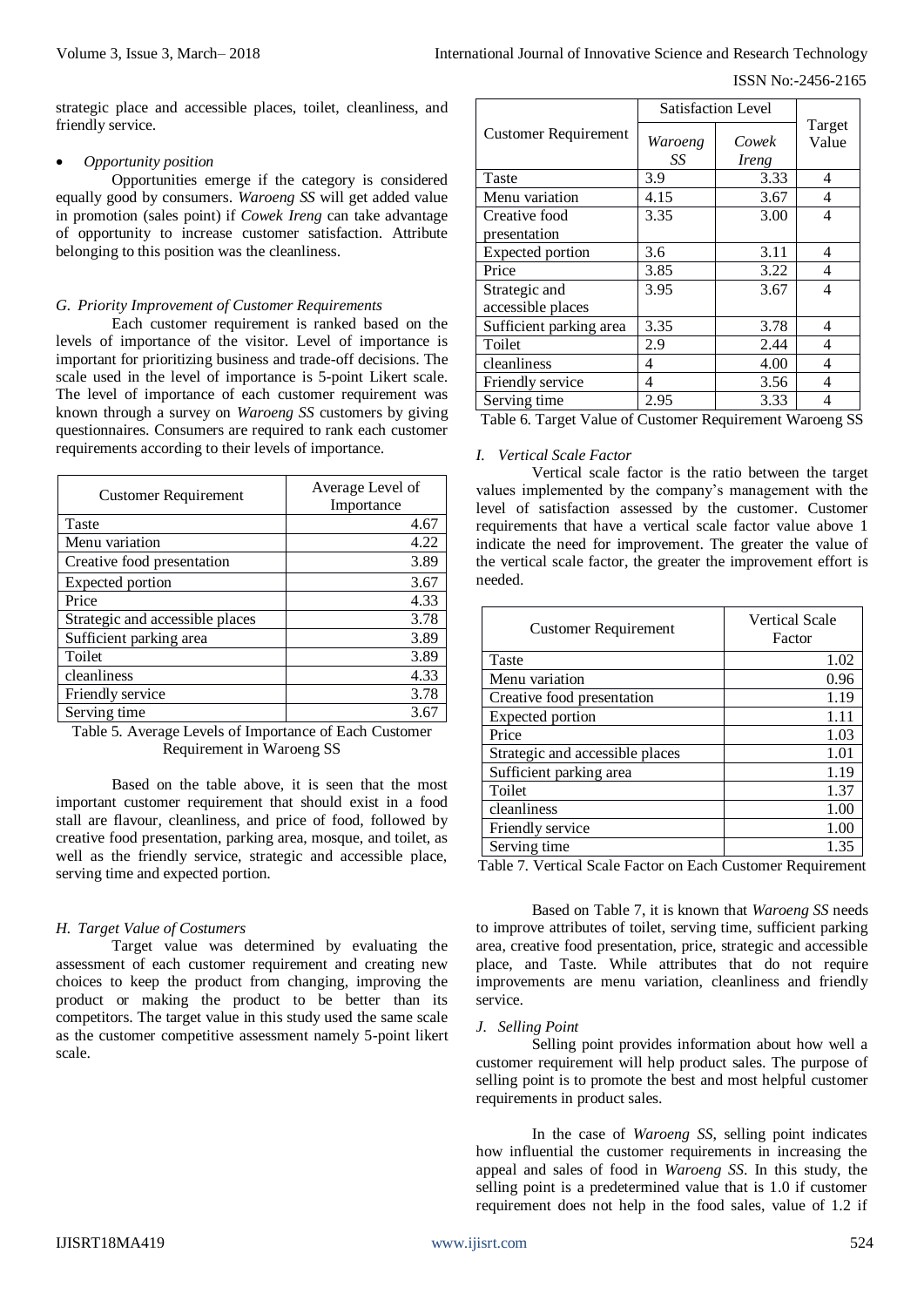ISSN No:-2456-2165

customer requirement is quite helpful in food sales and value of 1.5 if customer requirement is helpful in the food sales.

| <b>Customer Requirement</b>     | Selling point |  |  |
|---------------------------------|---------------|--|--|
| Taste                           | 1.5           |  |  |
| Menu variation                  | 1.5           |  |  |
| Creative food presentation      | 1.2           |  |  |
| Expected portion                | 1.5           |  |  |
| Price                           | 1.5           |  |  |
| Strategic and accessible places | 1.5           |  |  |
| Sufficient parking area         | 1.2           |  |  |
| Toilet                          | 1.2           |  |  |
| cleanliness                     | 1.2           |  |  |
| Friendly service                | 1.2           |  |  |
| Serving time                    |               |  |  |

Table 8. Selling Point on Each Customer Requirement

Description:

- $1.0$  = not helpful in product sales
- $1.2$  = quite helpful in product sales
- $1.5$  = helpful in product sales

#### *K. Absolute Weight of Each Customer Requirements*

The final stage in improving the planning matrix is the determination of absolute weight of customer requirements. Absolute weight of the customer requirements is obtained from the multiplication results between the level of importance and vertical scale factor. Furthermore, all the absolute weights are summed, and the percentage for each customer requirement is calculated, thus the priority that must exist as well as expected attributes can be determined. Determination of absolute weight of customer requirements is useful as a guide in the planning and development improvement stages of products and services.

| Customer<br>Requirement            | Absolute<br>Weight | Percentage | Priority |
|------------------------------------|--------------------|------------|----------|
| Taste                              | 7.14               | 11.01      | 1        |
| Menu variation                     | 6.07               | 9.36       | 5        |
| Creative food<br>presentation      | 5.55               | 8.56       |          |
| <b>Expected portion</b>            | 6.11               | 9.42       | 4        |
| Price                              | 6.68               | 10.29      | 2        |
| Strategic and<br>accessible places | 5.72               | 8.81       | 6        |
| Sufficient parking<br>area         | 5.55               | 8.55       | 8        |
| Toilet                             | 6.39               | 9.85       | 3        |
| cleanliness                        | 5.19               | 7.99       | 9        |
| Friendly service                   | 4.53               | 6.98       | 10       |
| Serving time                       | 5.94               | 9.15       | 6        |
| Total                              | 64.89              |            |          |

Table 9. Absolute Weight of Each Customers Requirement in Waroeng SS

Customer requirements are sorted from attributes that have the greatest absolute weights to the smallest. Based on Table 9, it can be seen that the priority order of customer requirements in *Waroeng SS* is as follows:

#### *Taste*

This aspect was the first priority, thus *Waroeng SS* is suggested to prioritize this attribute in order to improve service quality. The Taste of food and drink is the level of delicacy of a cuisine. Taste is the attraction for consumers to buy food at a food stall. *Waroeng SS* should be able to improve the sense that customer satisfaction is maintained and become a distinct advantage. This can be done by maintaining the consistency of Tastes and maintaining the quality of the ingredients used.

#### *Price*

Price is considered important by consumers, thus *Waroeng SS* should provide menus with affordable prices.

*Toilet*

Toilets also play an important role in customer requirements, particularly in terms of cleanliness. Thus, *Waroeng SS* should provide adequate and clean toilets.

#### *Expected Portion*

Food portion was also the reason why customers choose Waroeng SS as a preferred food stall. Waroeng SS should always improve their understanding on the appropriate proportions, especially eating habits of the people around Waroeng SS.

#### *Menu Variation*

Waroeng SS should maintain customer favorite menus and reduce the menus that are less desirable by customers. Furthermore, Waroeng SS should be able to distinguish breakfast menu with lunch menu. In addition, the role of waitress can also be improved through giving briefings to waiters and other employees, especially regarding new menus.

#### *Strategic and Accessible Places*

Location of the food stalls is very influential on the number of consumers because of the location of *Waroeng SS* is strategic and easy to reach by customers, particularly among UII students. This is one of the reasons why *Waroeng SS* is in great demand by consumers.

#### *Serving Time*

*Waroeng SS* still could not meet this requirement. Therefore, *Waroeng SS* should improve this customer requirements. This can be done by increasing the number of employees, hiring new employees, and adding cooking utensils.

### *Creative Food Presentation*

Food presentation in Waroeng SS was quite creative so that it was able to attract consumers. Thus, Waroeng SS should continue to maintain it because the creative food presentation in Waroeng SS can be its own characteristics compared with other food stalls.

*Parking Area*